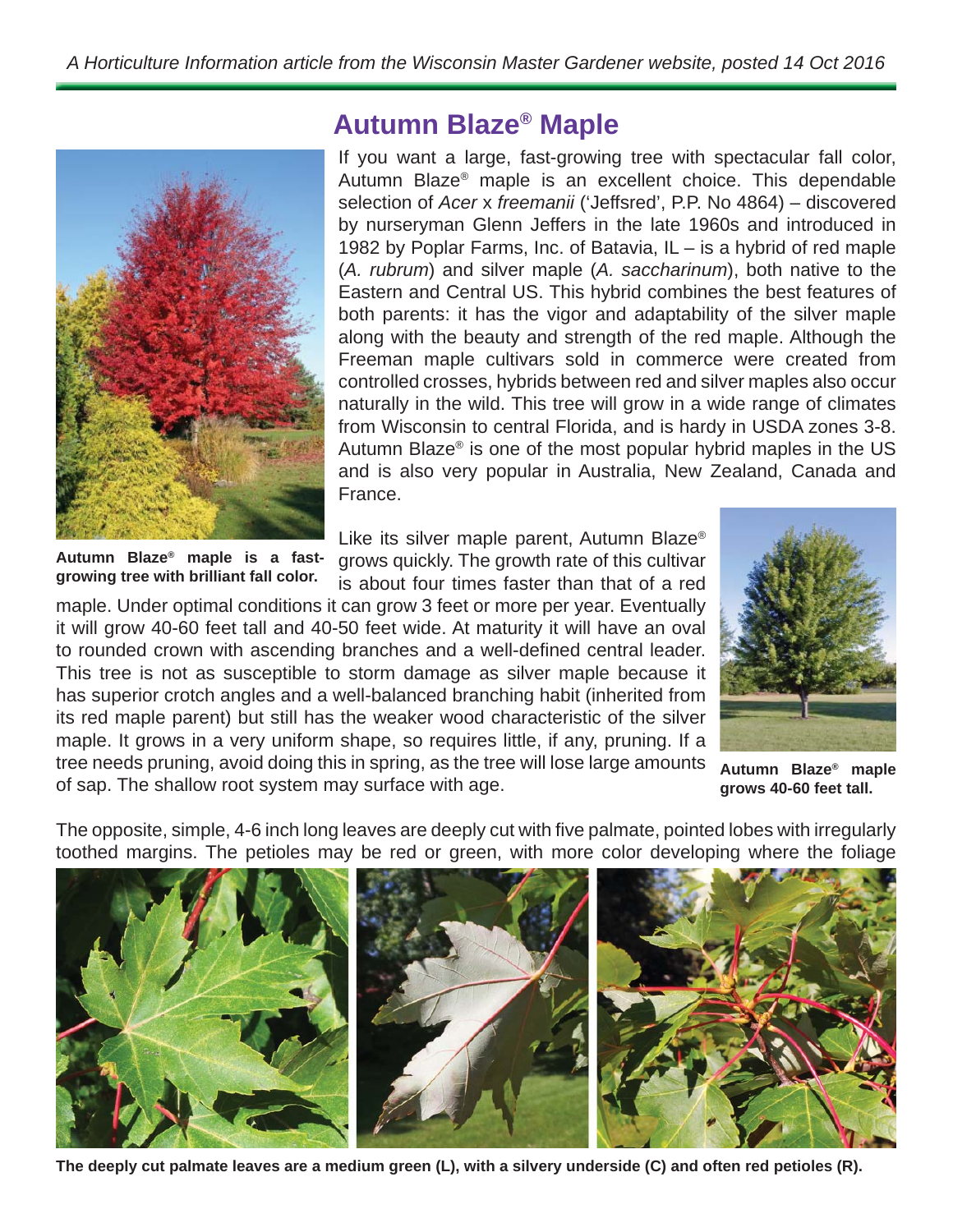

gets more intense sunlight. In the spring the smooth, glossy leaves have a reddish tint, while the summer foliage is a medium to dark green color on the upper surface and a silvery underside. The leaf veins are often red to reddish green, and most



**Leaves turn a brilliant red-orange in fall.**

noticeable on the underside. In the fall Autumn Blaze® consistently develops brilliant, long-lasting orange-red color. This intense, vivid color, as well as its rapid growth rate, is the main reason to plant this tree. It also has some winter interest, with the new growth retaining a reddish color after leaf drop that persists until the following season and red buds. The trunk has smooth, thin, gray bark that becomes slightly furrowed with age.

**Autumn Blaze® maple has some winter interest, with an upright oval form and reddish color to the new growth.**

Freeman maples trees largely sterile. The inconspicuous red or green flowers, if present at all, are produced in dense clusters at the ends of one year old branches in spring before the tree leafs out. Some trees have both male and female flowers, while others have only male flowers, and others none. Autumn Blaze® was originally thought to be a male tree, but has produced fruit in some cases. Many cultivars produce no fruit; if fruit is produced it is a samara – a winged nutlet produced in fused pairs.



**If it blooms at all, this maple fl owers in early spring before leafi ng out (L), with inconspicuous red or green fl owers in dense clusters (LC and R) which may be female, male, or both (RC).**

With its distinct upright oval form, Autumn Blaze<sup>®</sup> is excellent as a specimen planting, but can also be used in groups. Because of its size it is most appropriate for the larger yard, commercial landscapes and parks (other cultivars, mentioned below, are more appropriate for smaller properties or as street trees). Its thin bark is easily damaged, so it's best not to use this tree in high pedestrian traffic areas. It can even be used in rain gardens (large ones), as it tolerates both wet and dry soils.

Plant this cultivar in full sun for best fall color. Autumn Blaze® is very adaptable to a wide range of soil conditions. It tolerates clay soil, and will withstand wet soil conditions and drought. It is not tolerant of